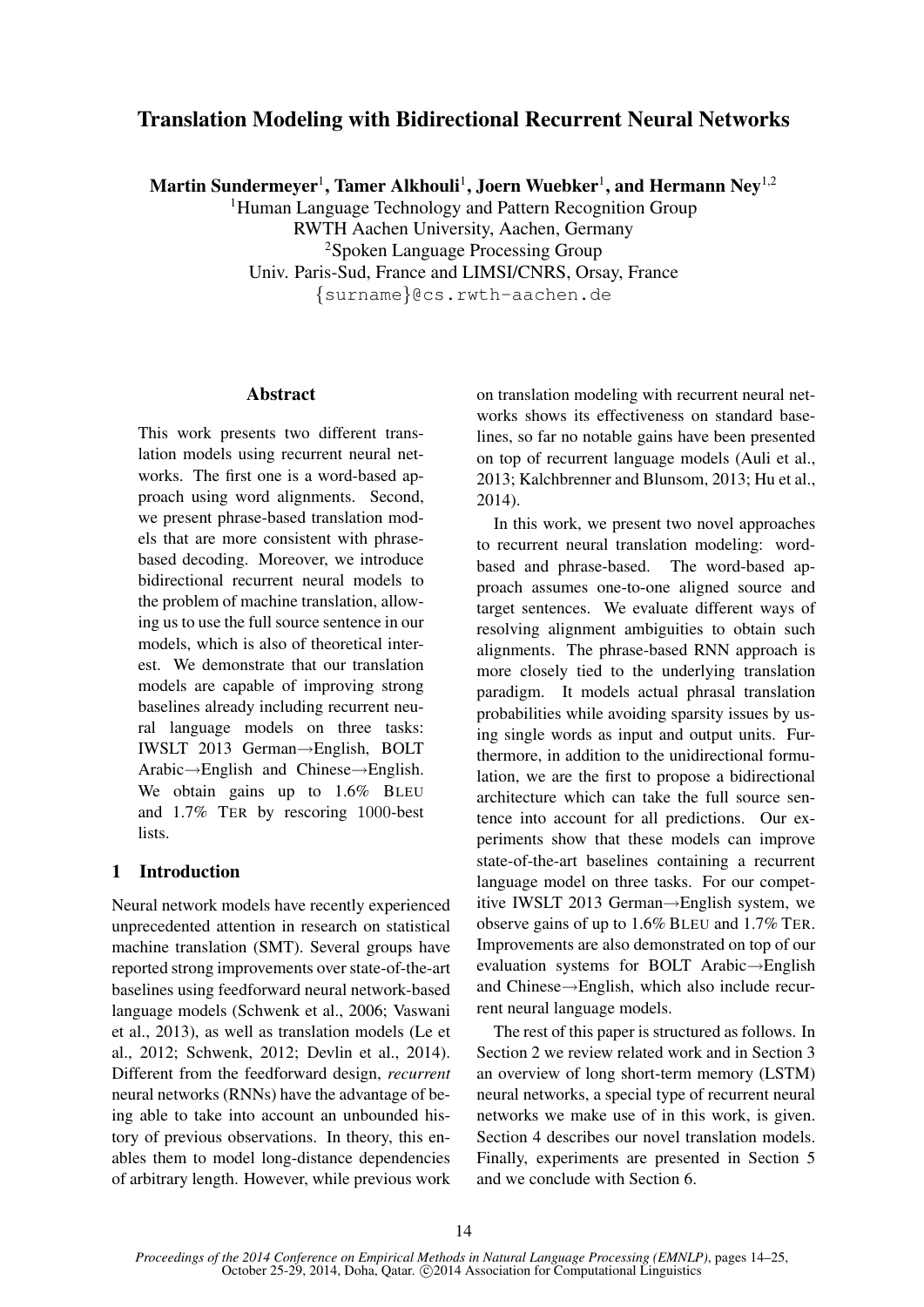# 2 Related Work

In this Section we contrast previous work to ours, where we design RNNs to model bilingual dependencies, which are applied to rerank  $n$ -best lists after decoding.

To the best of our knowledge, the earliest attempts to apply neural networks in machine translation  $(MT)$  are presented in  $(Castaño$  et al., 1997; Castaño and Casacuberta, 1997; Castaño and Casacuberta, 1999), where they were used for example-based MT.

Recently, Le et al. (2012) presented translation models using an output layer with classes and a shortlist for rescoring using feedforward networks. They compare between word-factored and tuple-factored  $n$ -gram models, obtaining their best results using the word-factored approach, which is less amenable to data sparsity issues. Both of our word-based and phrase-based models eventually work on the word level. Kalchbrenner and Blunsom (2013) use recurrent neural networks with full source sentence representations. The continuous representations are obtained by applying a sequence of convolutions, and the result is fed into the hidden layer of a recurrent language model. Rescoring results indicate no improvements over the state of the art. Auli et al. (2013) also include source sentence representations built either using Latent Semantic Analysis or by concatenating word embeddings. This approach produced no notable gain over systems using a recurrent language model. On the other hand, our proposed bidirectional models include the full source sentence relying on recurrency, yielding improvements over competitive baselines already including a recurrent language model.

RNNs were also used with minimum translation units (Hu et al., 2014), which are phrase pairs undergoing certain constraints. At the input layer, each of the source and target phrases are modeled as a bag of words, while the output phrase is predicted word-by-word assuming conditional independence. The approach seeks to alleviate data sparsity problems that would arise if phrases were to be uniquely distinguished. Our proposed phrase-based models maintain word order within phrases, but the phrases are processed in a wordpair manner, while the phrase boundaries remain implicitly encoded in the way the words are presented to the network. Schwenk (2012) proposed a feedforward network that predicts phrases of a

fixed maximum length, such that all phrase words are predicted at once. The prediction is conditioned on the source phrase. Since our phrasebased model predicts one word at a time, it does not assume any phrase length. Moreover, our model's predictions go beyond phrase boundaries and cover unbounded history and future contexts.

Using neural networks during decoding requires tackling the costly output normalization step. Vaswani et al. (2013) avoid this step by training feedforward neural language models using *noise contrastive estimation*, while Devlin et al. (2014) augment the training objective function to produce approximately normalized scores directly. The latter work makes use of translation and joint models, and pre-computes the first hidden layer beforehand, resulting in large speedups. They report major improvements over strong baselines. The speedups achieved by both works allowed to integrate feedforward neural networks into the decoder.

## 3 LSTM Recurrent Neural Networks

Our work is based on recurrent neural networks. In related fields like e. g. language modeling, this type of neural network has been shown to perform considerably better than standard feedforward architectures (Mikolov et al., 2011; Arisoy et al., 2012; Sundermeyer et al., 2013; Liu et al., 2014).

Most commonly, recurrent neural networks are trained with stochastic gradient descent (SGD), where the gradient of the training criterion is computed with the backpropagation through time algorithm (Rumelhart et al., 1986; Werbos, 1990; Williams and Zipser, 1995). However, the combination of RNN networks with conventional backpropagation training leads to conceptual difficulties which are known as the vanishing (or exploding) gradient problem, described e. g. in (Bengio et al., 1994). To remedy this problem, in (Hochreiter and Schmidhuber, 1997) it was suggested to modify the architecture of a standard RNN in such a way that vanishing and exploding gradients are avoided during backpropagation. In particular, no modification of the training algorithm is necessary. The resulting architecture is referred to as long short-term memory (LSTM) neural network.

Bidirectional recurrent neural networks (BRNNs) were first proposed in (Schuster and Paliwal, 1997) and applied to speech recognition tasks. They have been since applied to different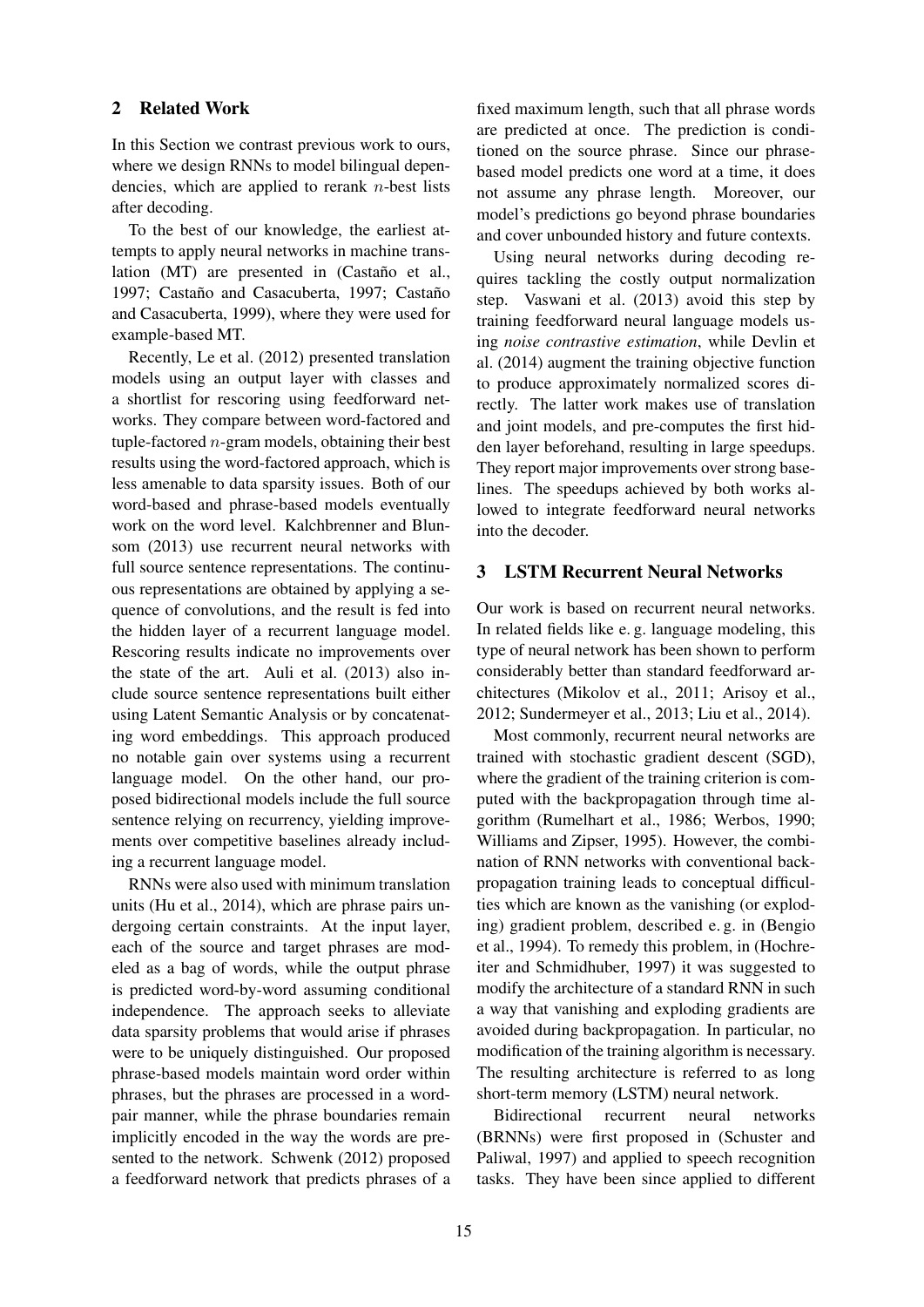

Figure 1: Example sentence from the German→English IWSLT data. The one-to-one alignment is created by introducing  $\epsilon_{\text{aligned}}$  and  $\epsilon_{\text{unaligned}}$  tokens.

tasks like parsing (Henderson, 2004) and spoken language understanding (Mesnil et al., 2013). Bidirectional long short-term memory (BLSTM) networks are BRNNs using LSTM hidden layers (Graves and Schmidhuber, 2005). This work introduces BLSTMs to the problem of machine translation, allowing powerful models that employ unlimited history and future information to make predictions.

While the proposed models do not make any assumptions about the type of RNN used, all of our experiments make use of recurrent LSTM neural networks, where we include later LSTM extensions proposed in (Gers et al., 2000; Gers et al., 2003). The cross-entropy error criterion is used for training. Further details on LSTM neural networks can be found in (Graves and Schmidhuber, 2005; Sundermeyer et al., 2012).

## 4 Translation Modeling with RNNs

In the following we describe our word- and phrase-based translation models in detail. We also show how bidirectional RNNs can enable such models to include full source information.

#### 4.1 Resolving Alignment Ambiguities

Our word-based recurrent models are only defined for one-to-one-aligned source-target sentence pairs. In this work, we always evaluate the model in the order of the target sentence. However, we experiment with several different ways to resolve ambiguities due to unaligned or multiply aligned words. To that end, we introduce two additional tokens,  $\epsilon_{\text{aligned}}$  and  $\epsilon_{\text{unaligned}}$ . Un-

|                                       | dev         |      | test        |            |  |
|---------------------------------------|-------------|------|-------------|------------|--|
|                                       | <b>BLEU</b> | TER  | <b>BLEU</b> | <b>TER</b> |  |
| baseline                              | 33.5        | 45.8 | 30.9        | 48.4       |  |
| $w/\sigma \in$                        | 34.2        | 45.3 | 31.8        | 47.7       |  |
| $W/O$ $\epsilon$ <sub>unaligned</sub> | 34.4        | 44.8 | 31.7        | 47.4       |  |
| source identity                       | 34.5        | 45.0 | 31.9        | 47.5       |  |
| target identity                       | 34.5        | 44.6 | 31.9        | 47.0       |  |
| all $\epsilon$                        | 34.6        | 44.5 | 32.0        | 47.1       |  |

Table 1: Comparison of including different sets of  $\epsilon$  tokens into the one-to-one alignment on the IWSLT 2013 German→English task using the unidirectional RNN translation model.

aligned words are either removed or aligned to an extra  $\epsilon_{unaligned}$  token on the opposite side. If an  $\epsilon_{unaligned}$  is introduced on the target side, its position is determined by the aligned source word that is closest to the unaligned source word in question, preferring left to right. To resolve one-to-many alignments, we use an IBM-1 translation table to decide for one of the alignment connections to be kept. The remaining words are also either deleted or aligned to additionally introduced  $\epsilon_{aligned}$  tokens on the opposite side. Fig. 1 shows an example sentence from the IWSLT data, where all  $\epsilon$ tokens are introduced.

In a short experiment, we evaluated 5 different setups with our unidirectional RNN translation model (cf. next Section): without any  $\epsilon$  tokens, without  $\epsilon_{unaligned}$ , source identity, target identity and using all  $\epsilon$  tokens. Source identity means we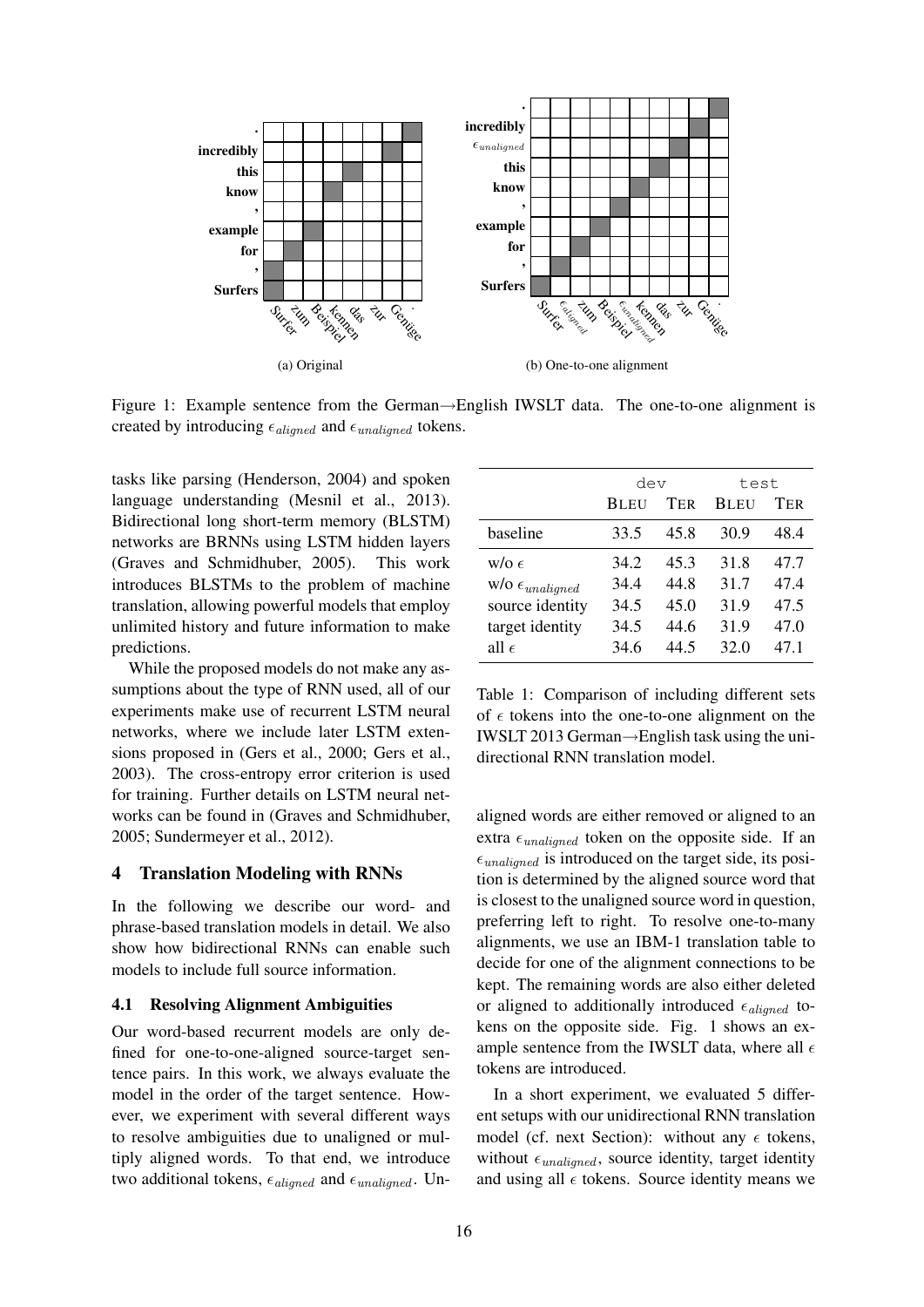introduce no  $\epsilon$  tokens on source side, but all on target side. Target identity is defined analogously. The results can be found in Tab. 1. We use the setup with all  $\epsilon$  tokens in all following experiments, which showed the best BLEU performance.

## 4.2 Word-based RNN Models

Given a pair of source sequence  $f_1^I = f_1 \dots f_I$ and target sequence  $e_1^I = e_1 \dots e_I$ , where we assume a direct correspondence between  $f_i$  and  $e_i$ , we define the posterior translation probability by factorizing on the target words:

$$
p(e_1^I|f_1^I) = \prod_{i=1}^I p(e_i|e_1^{i-1}, f_1^I)
$$
 (1)

$$
\approx \prod_{i=1}^{I} p(e_i|e_1^{i-1}, f_1^{i+d}) \tag{2}
$$

$$
\approx \prod_{i=1}^{I} p(e_i|f_1^{i+d}).\tag{3}
$$

We denote the formulation (1) as the bidirectional joint model (BJM). This model can be simplified by several independence assumptions. First, we drop the dependency on the future source information, receiving what we denote as the unidirectional joint model (JM) in (2). Here,  $d \in \mathbb{N}_0$  is a delay parameter, which is set to  $d = 0$  for all experiments, except for the comparative results reported in Fig. 7. Finally, assuming conditional independence from the previous target sequence, we receive the unidirectional translation model (TM) in (3). Analogously, we can define a bidirectional translation model (BTM) by keeping the dependency on the full source sentence  $f_1^I$ , but dropping the previous target sequence  $e_1^{i-1}$ :

$$
p(e_1^I | f_1^I) \approx \prod_{i=1}^I p(e_i | f_1^I).
$$
 (4)

Fig. 2 shows the dependencies of the wordbased neural translation and joint models. The alignment points are traversed in target order and at each time step one target word is predicted. The pure translation model (TM) takes only source words as input, while the joint model (JM) takes the preceding target words as an additional input. A delay of  $d > 0$  is implemented by shifting the target sequence by  $d$  time steps and filling the first  $d$  target positions and the last  $d$  source positions with a dedicated  $\epsilon_{padding}$  symbol. The RNN architecture for the unidirectional word-based models



Figure 2: Dependencies modeled within the wordbased RNN models when predicting the target word 'know'. Directly processed information is depicted with solid rectangles, and information available through recurrent connections is marked with dashed rectangles.

is illustrated in Fig. 3, which corresponds to the following set of equations:

$$
y_i = A_1 \hat{f}_i + A_2 \hat{e}_{i-1}
$$
  
\n
$$
z_i = \xi(y_i; A_3, y_1^{i-1})
$$
  
\n
$$
p(c(e_i)|e_1^{i-1}, f_1^i) = \varphi_{c(e_i)}(A_4 z_i)
$$
  
\n
$$
p(e_i|c(e_i), e_1^{i-1}, f_1^i) = \varphi_{e_i}(A_{c(e_i)} z_i)
$$
  
\n
$$
p(e_i|e_1^{i-1}, f_1^i) = p(e_i|c(e_i), e_1^{i-1}, f_1^i)
$$
  
\n
$$
p(c(e_i)|e_1^{i-1}, f_1^i)
$$

Here, by  $\hat{f}_i$  and  $\hat{e}_{i-1}$  we denote the one-hot encoded vector representations of the source and target words  $f_i$  and  $e_{i-1}$ . The outgoing activation values of the projection layer and the LSTM layer are  $y_i$  and  $z_i$ , respectively. The matrices  $A_j$ contain the weights of the neural network layers. By  $\xi(\cdot; A_3, y_1^{i-1})$  we denote the LSTM formalism that we plug in at the third layer. As the LSTM layer is recurrent, we explicitly include the dependence on the previous layer activations  $y_1^{i-1}$ . Finally,  $\varphi$  is the widely-used softmax function to obtain normalized probabilities, and  $c$  denotes a word class mapping from any target word to its unique word class. For the bidirectional model, the equations can be defined analogously.

Due to the use of word classes, the output layer consists of two parts. The class probability  $p\left(c(e_i)|e_1^{i-1}, f_1^i\right)$  is computed first, and then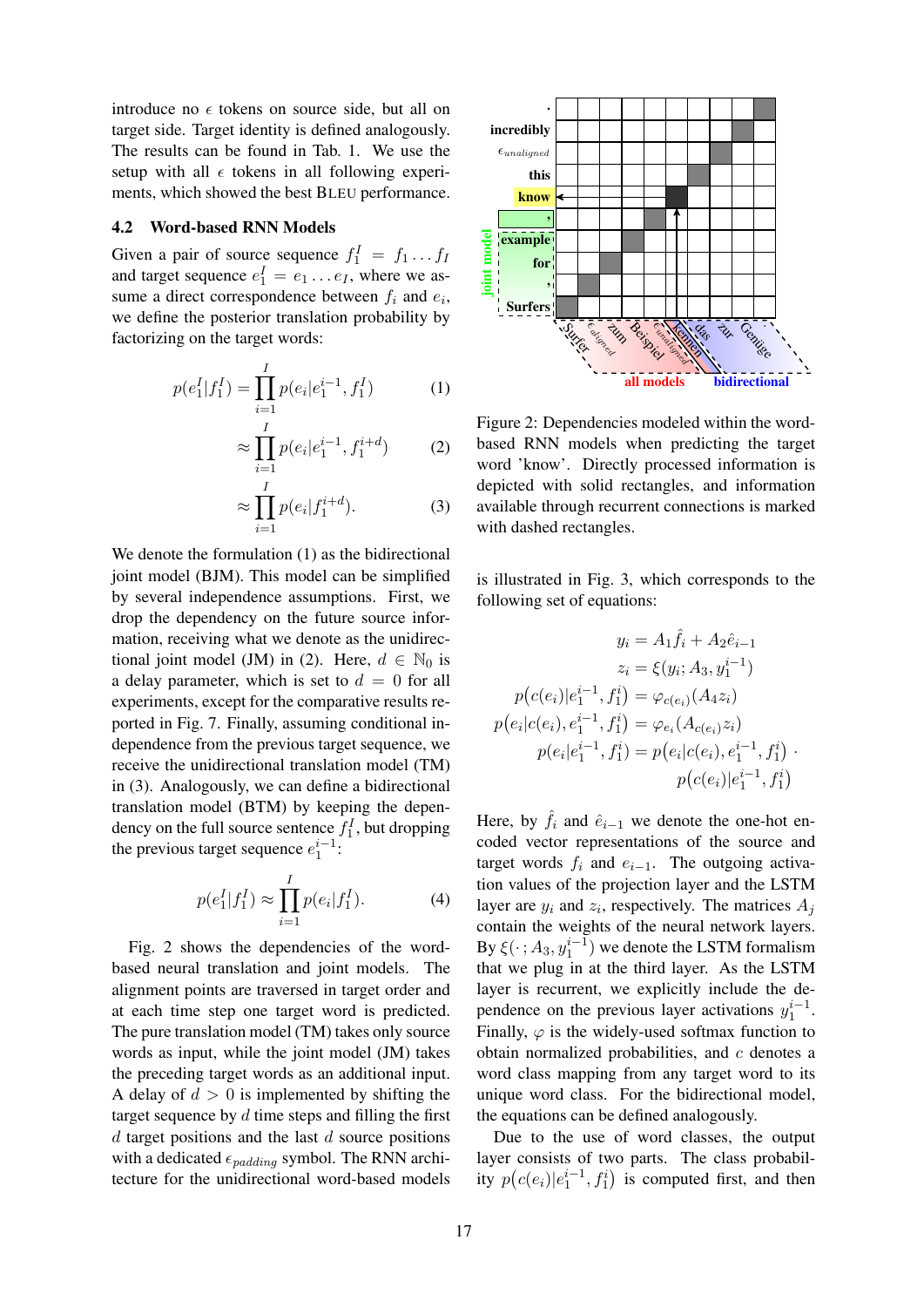

Figure 3: Architecture of a recurrent unidirectional translation model. By including the dashed parts, a *joint* model is obtained.

the word probability  $p(e_i|c(e_i), e_1^{i-1}, f_1^i)$  is obtained given the word class. This trick helps avoiding the otherwise computationally expensive normalization sum, which would be carried out over all words in the target vocabulary. In a classfactorized output layer where each word belongs to a single class, the normalization is carried out over all classes, whose number is typically much less than the vocabulary size. The other normalization sum needed to produce the word probability is limited to the words belonging to the same class (Goodman, 2001; Morin and Bengio, 2005).

#### 4.3 Phrase-based RNN Models

One of the conceptual disadvantages of wordbased modeling as introduced in the previous section is that there is a mismatch between training and testing conditions: During neural network training, the vocabulary has to be extended by additional  $\epsilon$  tokens, and a one-to-one alignment is used which does not reflect the situation in decoding. In phrase-based machine translation, more complex alignments in terms of multiple words on both the source and the target sides are used, which allow the decoder to make use of richer short-distance dependencies and are crucial for the performance of the resulting system.

From this perspective, it seems interesting to standardize the alignments used in decoding, and in training the neural network. However, it is difficult to use the phrases themselves as the vocabulary of the RNN. Usually, the huge number of potential phrases in comparison to the relatively small amount of training data makes the learning of continuous phrase representations difficult

| Surfers | , for example,    know                      | $\parallel$ this | incredibly |  |
|---------|---------------------------------------------|------------------|------------|--|
| Surfer  | zum Beispiel    kennen    das    zur Genüge |                  |            |  |

Figure 4: Example phrase alignment for a sentence from the IWSLT training data.

due to data sparsity. This is confirmed by results presented in (Le et al., 2012), which show that a word-factored translation model outperforms the phrase-factored version. Therefore, in this work we continue relying on source and target word vocabularies for building our phrase representations. However, we no longer use a direct correspondence between a source and a target word, as enforced in our word-based models.

Fig. 4 shows an example phrase alignment, where a sequence of source words  $\tilde{f}_i$  is directly mapped to a sequence of target words  $\tilde{e}_i$  for  $1 \leq$  $i \leq \tilde{I}$ . By  $\tilde{I}$ , we denote the number of phrases in the alignment. We decompose the target sentence posterior probability in the following way:

$$
p(e_1^I|f_1^J) = \prod_{i=1}^{\tilde{I}} p(\tilde{e}_i|\tilde{e}_1^{i-1}, \tilde{f}_1^{\tilde{I}})
$$
 (5)

$$
\approx \prod_{i=1}^{I} p(\tilde{e}_i | \tilde{e}_1^{i-1}, \tilde{f}_1^i) \tag{6}
$$

where the joint model in Eq. 5 would correspond to a bidirectional RNN, and Eq. 6 only requires a unidirectional RNN. By leaving out the conditioning on the target side, we obtain a phrase-based *translation* model.

As there is no one-to-one correspondence between the words within a phrase, the basic idea of our phrase-based approach is to let the neural network learn the dependencies itself, and present the full source side of the phrase to the network before letting it predict target side words. Then the probability for the target side of a phrase can be computed, in case of Eq. 6, by:

$$
p(\tilde{e}_i|\tilde{e}_1^{i-1}, \tilde{f}_1^{\tilde{I}}) = \prod_{j=1}^{|\tilde{e}_i|} p((\tilde{e}_i)_j|(\tilde{e}_i)_1^{j-1}, \tilde{e}_1^{i-1}, \tilde{f}_1^i),
$$

and analogously for the case of Eq. 5. Here,  $(\tilde{e}_i)_j$ denotes the  $i$ -th word of the  $i$ -th aligned target phrase.

We feed the source side of a phrase into the neural network one word at a time. Only when the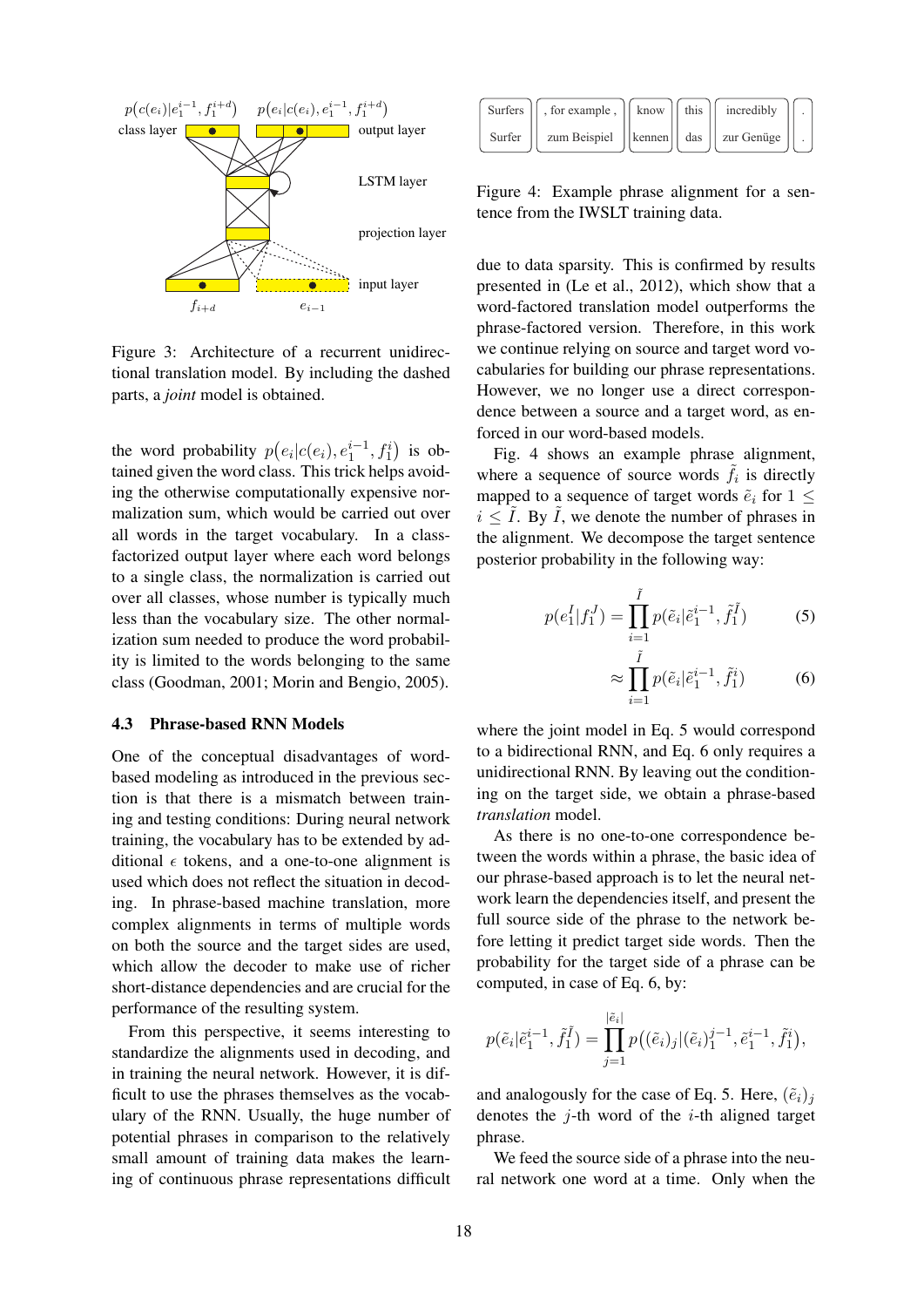

Figure 5: A recurrent phrase-based joint translation model, unfolded over time. Source words are printed in normal face, while target words are printed in bold face. Dashed lines indicate phrases from the example sentence. For brevity, we omit the precise handling of sentence begin and end tokens.

presentation of the source side is finished we start estimating probabilities for the target side. Therefore, we do not let the neural network learn a target distribution until the very last source word is considered. In this way, we break up the conventional RNN training scheme where an input sample is directly followed by its corresponding teacher signal. Similarly, the presentation of the source side of the next phrase only starts after the prediction of the current target side is completed.

To this end, we introduce a no-operation token, denoted by  $\varepsilon$ , which is not part of the vocabulary (which means it cannot be input to or predicted by the RNN). When the  $\varepsilon$  token occurs as input, it indicates that no input needs to be processed by the RNN. When the  $\varepsilon$  token occurs as a teacher signal for the RNN, the output layer distribution is ignored, and does not even have to be computed. In both cases, all the other layers are still processed during forward and backward passes such that the RNN state can be advanced even without additional input or output.

Fig. 5 depicts the evaluation of a phrase-based joint model for the example alignment from Fig. 4. For a source phrase  $\tilde{f}_i$ , we include  $(|\tilde{e}_i| - 1)$  many  $\varepsilon$ symbols at the end of the phrase. Conversely, for a target phrase  $\tilde{e}_i$ , we include  $(|\tilde{f}_i| - 1)$  many  $\varepsilon$ symbols at the beginning of the phrase.

E. g., in the figure, the second dashed rectangle from the left depicts the training of the English phrase "*, for example ,*" and its German translation "*zum Beispiel*". At the input layer, we feed in the source words one at a time, while we present  $\varepsilon$  tokens at the target side input layer and the output layer (with the exception of the very first time step, where we still have the last target word from the previous phrase as input instead of  $\varepsilon$ ). With

the last word of the source phrase "*Beispiel*" being presented to the network, the full source phrase is stored in the hidden layer, and the neural network is then trained to predict the target phrase words at the output layer. Subsequently, the source input is  $\varepsilon$ , and the target input is the most recent target side history word.

To obtain a phrase-aligned training sequence for the phrase-based RNN models, we force-align the training data with the application of leave-one-out as described in (Wuebker et al., 2010).

### 4.4 Bidirectional RNN Architecture

While the unidirectional RNNs include an unbounded sentence history, they are still limited in the number of future source words they include. Bidirectional models provide a flexible means to also include an unbounded future context, which, unlike the delayed unidirectional models, require no tuning to determine the amount of delay.

Fig. 6 illustrates the bidirectional model architecture, which is an extension of the unidirectional model of Fig. 3. First, an additional recurrent hidden layer is added in parallel to the existing one. This layer will be referred to as the backward layer, since it processes information in backward time direction. This hidden layer receives source word input only, while target words in the case of a joint model are fed to the forward layer as in the unidirectional case. Due to the backward recurrency, the backward layer will make the information  $f_i^I$  available when predicting the target word  $e_i$ , while the forward layer takes care of the source history  $f_1^i$ . Jointly, the forward and backward branches include the full source sentence  $f_1^I$ , as indicated in Fig. 2. Fig. 6 shows the "deep" variant of the bidirectional model, where the for-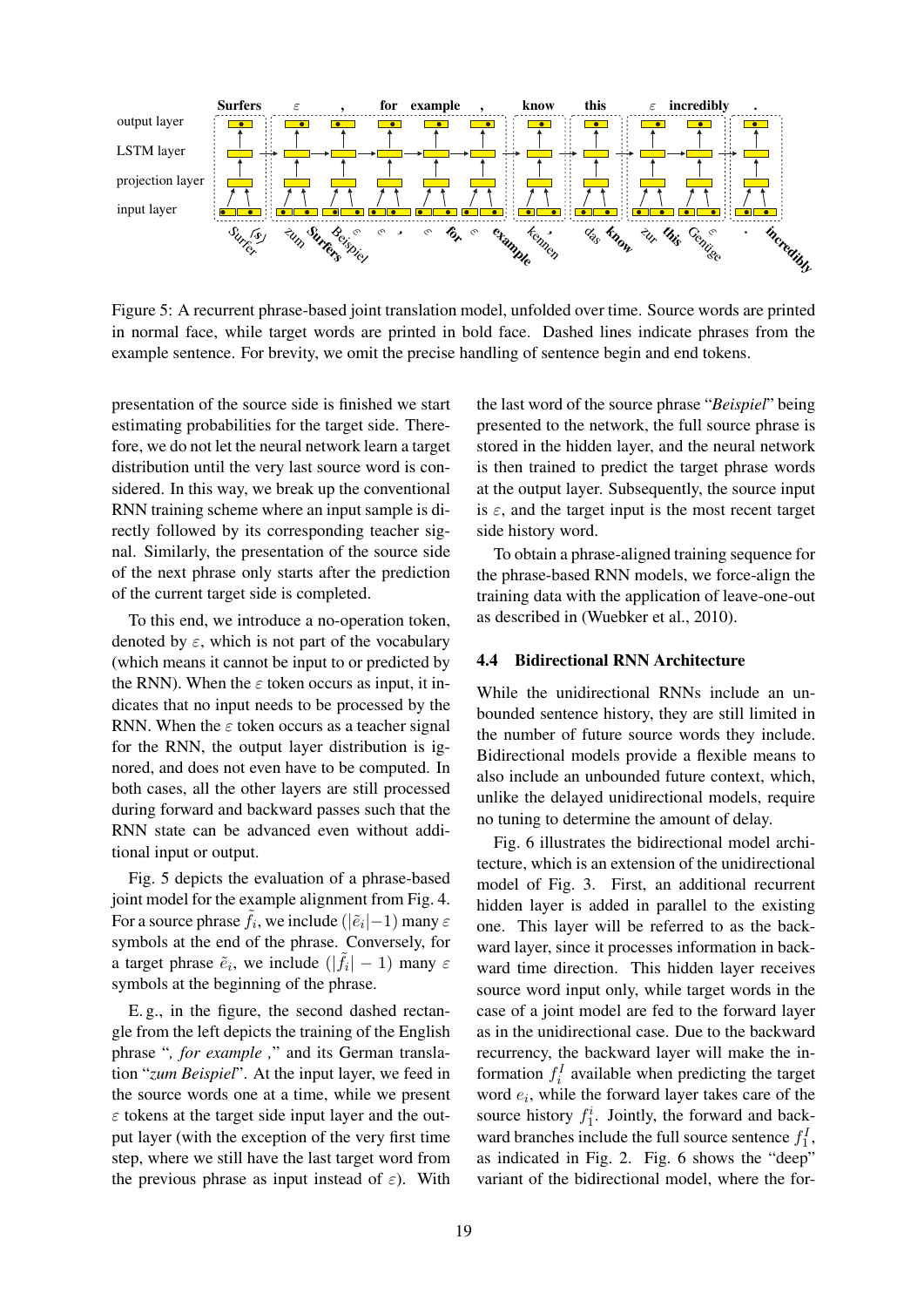

Figure 6: Architecture of a recurrent bidirectional translation model. By  $(+)$  and  $(-)$ , we indicate a processing in forward and backward time directions, respectively. The inclusion of the dashed parts leads to a bidirectional *joint* model. One source projection matrix is used for the forward and backward branches.

ward and backward layers converge into a hidden layer. A shallow variant can be obtained if the parallel layers converge into the output layer directly<sup>1</sup>.

Due to the full dependence on the source sequence, evaluating bidirectional networks requires computing the forward pass of the forward and backward layers for the full sequence, before being able to evaluate the next layers. In the backward pass of backpropagation, the forward and backward recurrent layers are processed in decreasing and increasing time order, respectively.

## 5 Experiments

#### 5.1 Setup

All translation experiments are performed with the *Jane* toolkit (Vilar et al., 2010; Wuebker et al., 2012). The largest part of our experiments is carried out on the IWSLT 2013 German→English shared translation task.<sup>2</sup> The baseline system is trained on all available bilingual data, 4.3M sentence pairs in total, and uses a 4-gram LM with modified Kneser-Ney smoothing (Kneser and Ney, 1995; Chen and Goodman, 1998), trained with the SRILM toolkit (Stolcke, 2002). As additional

data sources for the LM we selected parts of the Shuffled News and LDC English Gigaword corpora based on cross-entropy difference (Moore and Lewis, 2010), resulting in a total of 1.7 billion running words for LM training. The state-ofthe-art baseline is a standard phrase-based SMT system (Koehn et al., 2003) tuned with MERT (Och, 2003). It contains a hierarchical reordering model (Galley and Manning, 2008) and a 7 gram word cluster language model (Wuebker et al., 2013). Here, we also compare against a feedforward joint model as described by Devlin et al. (2014), with a source window of 11 words and a target history of three words, which we denote as *BBN-JM*. Instead of POS tags, we predict word classes trained with mkcls. We use a shortlist of size 16K and 1000 classes for the remaining words. All neural networks are trained on the TED portion of the data (138K segments) and are applied in a rescoring step on 1000-best lists.

To confirm our results, we run additional experiments on the Arabic→English and Chinese→English tasks of the DARPA BOLT project. In both cases, the neural network models are added on top of our most competitive evaluation system. On Chinese→English, we use a hierarchical phrase-based system trained on 3.7M segments with 22 dense features, including an advanced orientation model (Huck et al., 2013). For the neural network training, we selected a subset of 9M running words. The Arabic→English system is a standard phrase-based decoder trained on 6.6M segments, using 17 dense features. The neural network training was performed using a selection amounting to 15.5M running words. For both tasks we apply the neural networks by rescoring 1000-best lists and evaluate results on two data sets from the 'discussion forum' domain, test1 and test2. The sizes of the data sets for the Arabic $\rightarrow$ English system are: 1219 (dev), 1510 (test1), and 1137 (test2) segments, and for the Chinese→English system are: 5074 (dev), 1844 (test1), and 1124 (test2) segments. All results are measured in case-insensitive BLEU [%] (Papineni et al., 2002) and TER [%] (Snover et al., 2006) on a single reference.

#### 5.2 Results

Our results on the IWSLT German→English task are summarized in Tab. 2. At this point, we do not include a recurrent neural network lan-

<sup>&</sup>lt;sup>1</sup>In our implementation, the forward and backward layers converge into an intermediate identity layer, and the aggregate is weighted and fed to the next layer.

<sup>2</sup>http://www.iwslt2013.org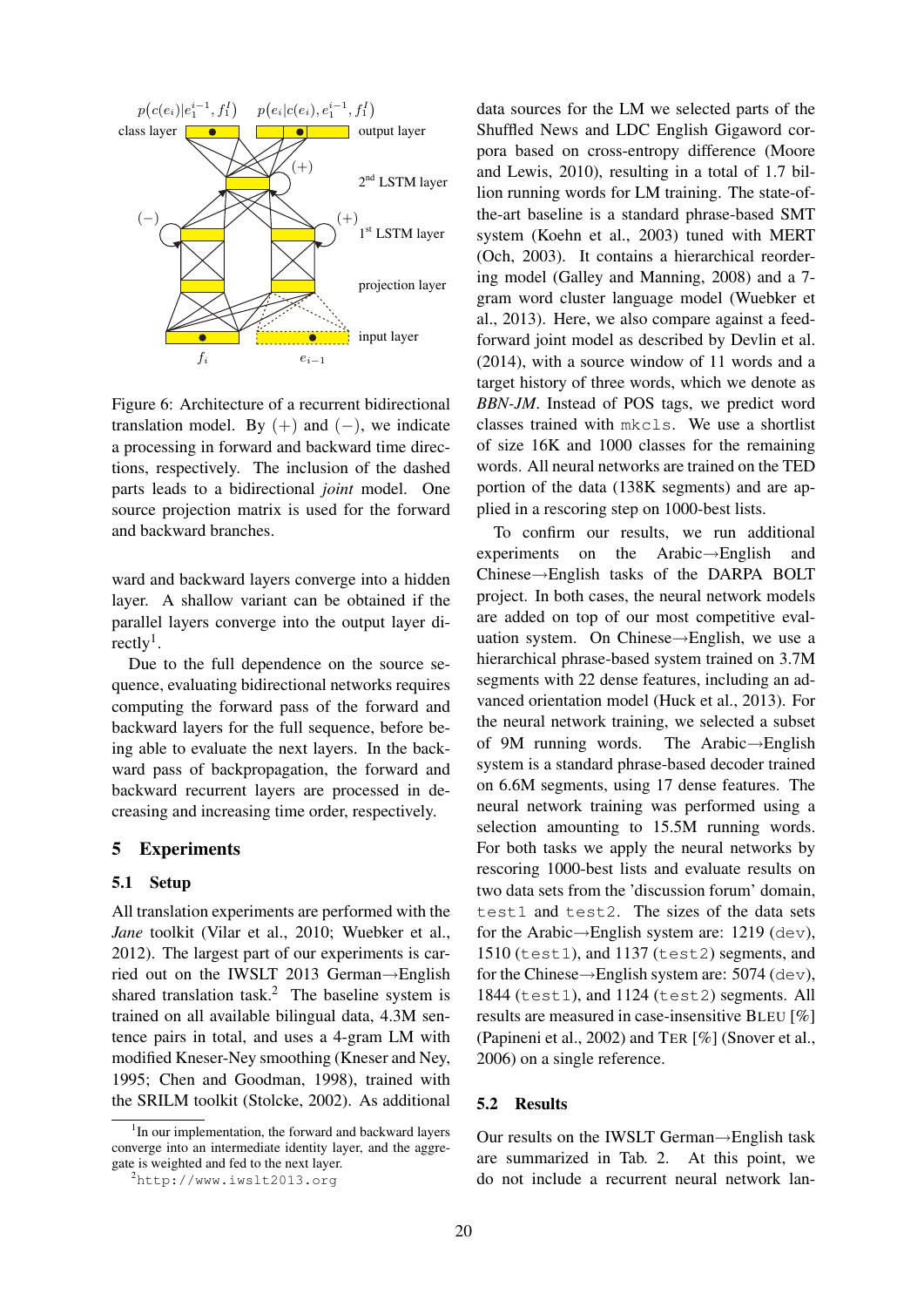|                | dev         |      | test        |      |
|----------------|-------------|------|-------------|------|
|                | <b>BLEU</b> | Ter  | <b>BLEU</b> | TER  |
| baseline       | 33.5        | 45.8 | 30.9        | 48.4 |
| TM             | 34.6        | 44.5 | 32.0        | 47.1 |
| JM             | 34.7        | 44.7 | 31.8        | 47.4 |
| <b>BTM</b>     | 34.7        | 44.9 | 32.3        | 47.0 |
| BTM (deep)     | 34.8        | 44.3 | 32.5        | 46.7 |
| BJM            | 34.7        | 44.5 | 32.1        | 47.0 |
| BJM (deep)     | 34.9        | 44.1 | 32.2        | 46.6 |
| <b>PTM</b>     | 34.3        | 44.9 | 32.1        | 47.5 |
| <b>PJM</b>     | 34.3        | 45.0 | 32.0        | 47.5 |
| $PJM(10-best)$ | 34.4        | 44.8 | 32.0        | 47.3 |
| PJM (deep)     | 34.6        | 44.7 | 32.0        | 47.6 |
| PBJM (deep)    | 34.8        | 44.9 | 31.9        | 47.5 |
| BBN-JM         | 34.4        | 44.9 | 31.9        | 47.6 |

Table 2: Results for the IWSLT 2013 German→English task with different RNN models. T: translation, J: joint, B: bidirectional, P: phrase-based.

guage model yet. Here, the delay parameter  $d$ from Equations 2 and 3 is set to zero. We observe that for all recurrent translation models, we achieve substantial improvements over the baseline on the test data, ranging from 0.9 BLEU up to 1.6 BLEU. These results are also consistent with the improvements in terms of TER, where we achieve reductions by 0.8 TER up to 1.8 TER.

These numbers can be directly compared to the case of feedforward neural network-based translation modeling as proposed in (Devlin et al., 2014) which we include in the very last row of the table. Nearly all of our recurrent models outperform the feedforward approach, where the RNN model performing best on the dev data is better on test by 0.3 BLEU and 1.0 TER.

Interestingly, for the recurrent word-based models, on the test data it can be seen that TMs perform better than JMs, even though TMs do not take advantage of the target side history words. However, exploiting this extra information does not always need to result in a better model, as the target side words are only derived from the given source side, which is available to both TMs and JMs. On the other hand, including future source words in a bidirectional model clearly improves the performance further. By adding another LSTM



Figure 7: BLEU scores on the IWSLT test set with different delays for the unidirectional RNN-TM and the bidirectional RNN-BTM.

layer that combines forward and backward time directions (indicated as 'deep' in the table), we obtain our overall best model.

In Fig. 7 we compare the word-based bidirectional TM with a unidirectional TM that uses different time delays  $d = 0, \ldots, 4$ . For a delay  $d =$ 2, the same performance is obtained as with the bidirectional model, but this comes at the price of tuning the delay parameter.

In comparison to the unidirectional word-based models, phrase-based models perform similarly. In the tables, we include those phrase-based variants which perform best on the dev data, where phrase-based JMs always are at least as good or better than the corresponding TMs in terms of BLEU. Therefore, we mainly report JM results for the phrase-based networks. A phrase-based model can also be trained on multiple variants for the phrase alignment. For our experiments, we tested 10-best alignments against the single best alignment, which resulted in a small improvement of 0.2 TER on both dev and test. We did not observe consistent gains by using an additional hidden layer or bidirectional models. To some extent, future information is already considered in unidirectional phrase-based models by feeding the complete source side before predicting the target side.

Tab. 3 shows different model combination results for the IWSLT task, where a recurrent language model is included in the baseline. Adding a deep bidirectional TM or JM to the recurrent language model improves the RNN-LM baseline by 1.2 BLEU or 1.1 BLEU, respectively. A phrase-based model substantially improves over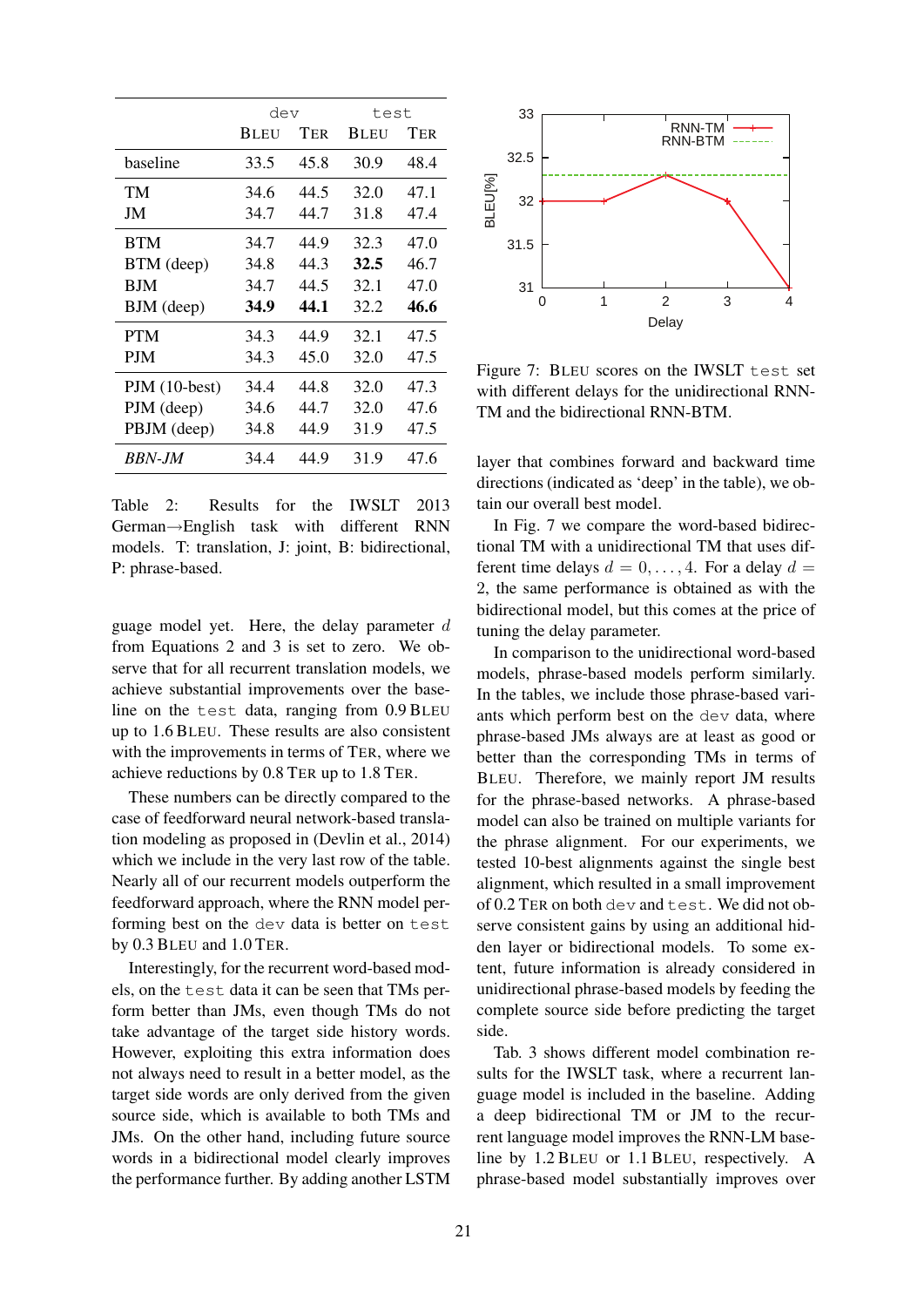|                      | dev                 |              | eval11        |              | test         |                                 |
|----------------------|---------------------|--------------|---------------|--------------|--------------|---------------------------------|
|                      | ${\bf BLEU}^{[\%]}$ | $TER^{[\%]}$ | $BLEU^{[\%]}$ | $TER^{[\%]}$ | $BLEU^{[%]}$ | $\text{TER}^{\left[\% \right]}$ |
| baseline (w/ RNN-LM) | 34.3                | 44.8         | 36.4          | 42.9         | 31.5         | 47.8                            |
| BTM (deep)           | 34.9                | 43.7         | 37.6          | 41.5         | 32.7         | 46.1                            |
| BJM (deep)           | <b>35.0</b>         | 44.4         | 37.4          | 41.9         | 32.6         | 46.5                            |
| PBJM (deep)          | 34.8                | 44.6         | 36.9          | 42.6         | 32.3         | 47.2                            |
| 4 RNN models         | 35.2                | 43.4         | 38.0          | 41.2         | 32.7         | 46.0                            |

Table 3: Results for the IWSLT 2013 German→English task with different RNN models. All results include a recurrent language model. T: translation, J: joint, B: bidirectional, P: phrase-based.

the RNN-LM baseline, but performs not as good as its word-based counterparts. By adding four different translation models, including models in reverse word order and reverse translation direction, we are able to improve these numbers even further. However, especially on the test data, the gains from model combination saturate quickly.

Apart from the IWSLT track, we also analyze the performance of our translation models on the BOLT Chinese→English and Arabic→English translation tasks. Due to the large amount of training data, we concentrate on models of high performance in the IWSLT experiments. The results can be found in Tab. 4 and 5. In both cases, we see consistent improvements over the recurrent neural network language model baseline, improving the Arabic→English system by 0.6 BLEU and 0.5 TER on test1. This can be compared to the rescoring results for the same task reported by (Devlin et al., 2014), where they achieved 0.3 BLEU, despite the fact that they used multiple references for scoring, whereas in our experiments we rely on a single reference only. The models are also able to improve the Chinese→English system by 0.5 BLEU and 0.5 TER on test2.

## 5.3 Analysis

To investigate whether bidirectional models benefit from future source information, we compare the single-best output of a system reranked with a unidirectional model to the output reranked with a bidirectional model. We choose the models to be translation models in both cases, as they predict target words independent of previous predictions, given the source information (cf. Eqs. (3, 4)). This makes it easier to detect the effect of including future source information or the lack thereof. The examples are taken from the IWSLT

|                | test1       |      | test2       |            |
|----------------|-------------|------|-------------|------------|
|                | <b>BLEU</b> | TER  | <b>BLEU</b> | <b>TER</b> |
| baseline       | 25.2        | 57.4 | 26.8        | 57.3       |
| BTM (deep)     | 25.6        | 56.6 | 26.8        | 56.7       |
| BJM (deep)     | 25.9        | 56.9 | 27.4        | 56.7       |
| <b>RNN-LM</b>  | 25.6        | 57.1 | 27.5        | 56.7       |
| $+ BTM$ (deep) | 25.9        | 56.7 | 27.3        | 56.8       |
| $+ BJM$ (deep) | 26.2        | 56.6 | 27.9        | 56.5       |

Table 4: Results for the BOLT Arabic→English task with different RNN models. The "+" sign in the last two rows indicates that either of the corresponding deep models (BTM and BJM) are added to the baseline including the recurrent language model (i.e. they are not applied at the same time). T: translation, J: joint, B: bidirectional.

task, where we include the one-to-one source information, reordered according to the target side.

*source*: nicht so wie ich *reference*: not like me Hypothesis 1:  $1$ -to-1 source: so ich  $\epsilon$  nicht wie *1-to-1 target*: so I do n't like Hypothesis 2: *1-to-1 source*: nicht so wie ich  $1$ -to-1 target: not  $\epsilon$  like me

In this example, the German phrase "*so wie*" translates to "*like*" in English. The bidirectional model prefers hypothesis 2, making use of the future word "*wie*" when translating the German word " $so$ " to  $\epsilon$ , because it has future insight that this move will pay off later when translating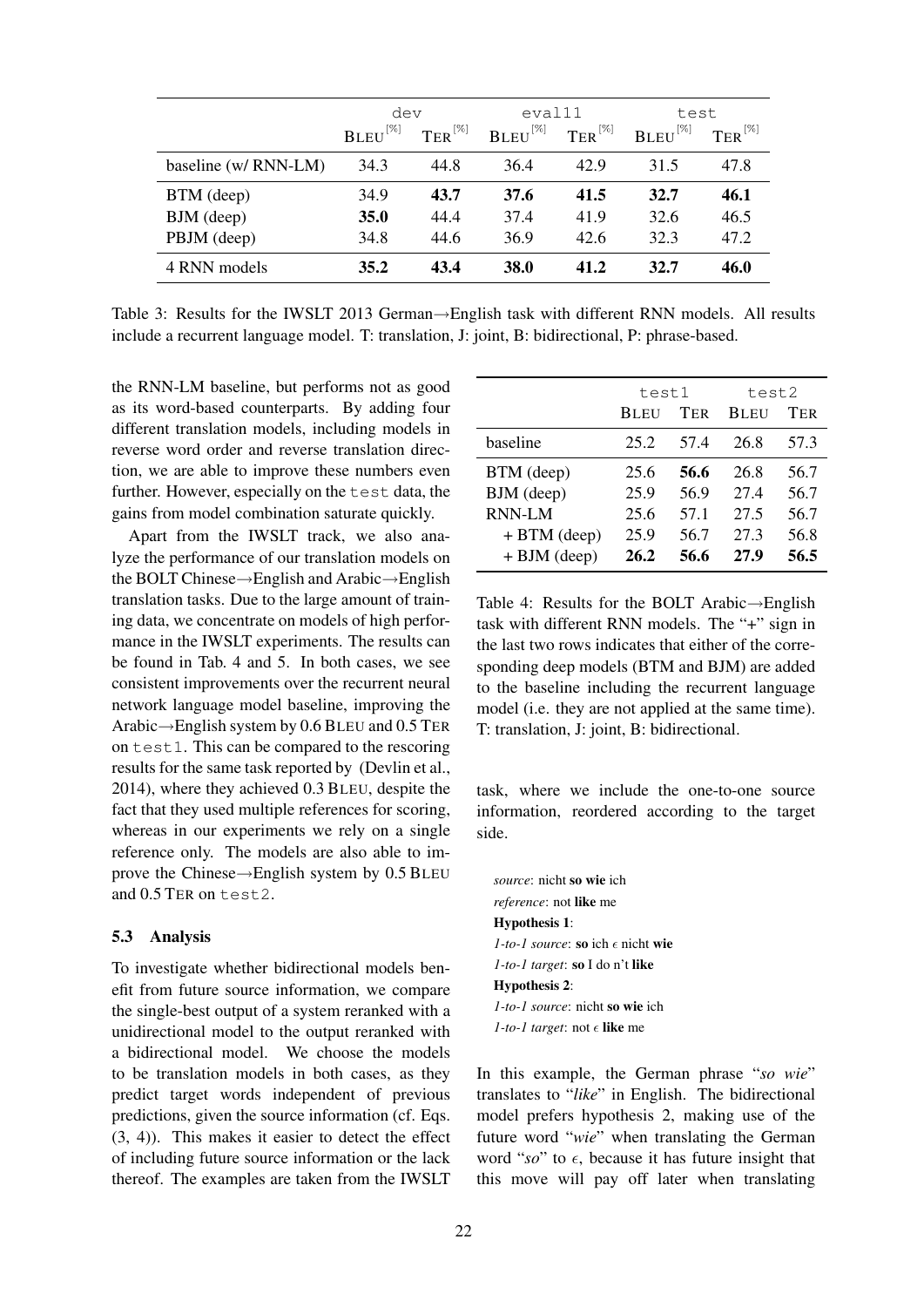|                | <b>BLEU</b> | <b>TER</b> | <b>BLEU</b>     | TER  |
|----------------|-------------|------------|-----------------|------|
| baseline       | 18.3        | 63.6       | 16.7            | 63.0 |
| BTM (deep)     | 18.7        | 63.3       | 17.1            | 62.6 |
| BJM (deep)     | 18.5        | 63.1       | 17.2            | 62.3 |
| <b>RNN-LM</b>  | 18.8        | 63.3       | 17.2            | 62.8 |
| $+ BTM$ (deep) | 18.9        | 63.1       | 17.7            | 62.3 |
| $+ BJM$ (deep) | 18.8        | 63.3       | 17 <sub>5</sub> | 62.5 |

Table 5: Results for the BOLT Chinese→English task with different RNN models. The "+" sign in the last two rows indicates that either of the corresponding deep models (BTM and BJM) are added to the baseline including the recurrent language model (i.e. they are not applied at the same time). T: translation, B: bidirectional.

the rest of the sentence. This information is not available to the unidirectional model, which prefers hypothesis 1 instead.

*source*: das taten wir dann auch und verschafften uns so eine Zeit lang einen Wettbewerbs Vorteil .

*reference*: and we actually did that and it gave us a competitive advantage for a while .

#### Hypothesis 1:

 $1$ -to-1 source: das  $\epsilon \in \epsilon$  wir dann auch taten und verschafften uns so eine Zeit lang einen Wettbewerbs Vorteil .

*1-to-1 target*: that 's just what we  $\epsilon \epsilon$  did and gave us  $\epsilon$ a time , a competitive advantage .

#### Hypothesis 2:

*1-to-1 source*: das  $\epsilon \in \epsilon$  wir dann auch taten und verschafften uns so einen Wettbewerbs Vorteil  $\epsilon$  eine Zeit lang .

*1-to-1 target*: that 's just what we  $\epsilon \epsilon$  did and gave us  $\epsilon$ a competitive advantage for  $a \in \text{while}$ .

Here, the German phrase "*eine Zeit lang*" translates to "*for a while*" in English. Bidirectional scoring favors hypothesis 2, while unidirectional scoring favors hypothesis 1. It seems that the unidirectional model translates "*Zeit*" to "*time*" as the object of the verb "*give*" in hypothesis 1, being blind to the remaining part "*lang*" of the phrase which changes the meaning. The bidirectional model, to its advantage, has the full source information, allowing it to make the correct prediction.

# 6 Conclusion

We developed word- and phrase-based RNN translation models. The former is simple and performs well in practice, while the latter is more consistent with the phrase-based paradigm. The approach inherently evades data sparsity problems as it works on words in its lowest level of processing. Our experiments show the models are able to achieve notable improvements over baselines containing a recurrent LM.

In addition, and for the first time in statistical machine translation, we proposed a bidirectional neural architecture that allows modeling past and future dependencies of any length. Besides its good performance in practice, the bidirectional architecture is of theoretical interest as it allows the exact modeling of posterior probabilities.

## Acknowledgments

This material is partially based upon work supported by the DARPA BOLT project under Contract No. HR0011- 12-C-0015. Any opinions, findings and conclusions or recommendations expressed in this material are those of the authors and do not necessarily reflect the views of DARPA. The research leading to these results has also received funding from the European Union Seventh Framework Programme (FP7/2007-2013) under grant agreements  $n^{\circ}$  287658 and  $n^{\circ}$  287755. Experiments were performed with computing resources granted by JARA-HPC from RWTH Aachen University under project 'jara0085'. We would like to thank Jan-Thorsten Peter for providing the *BBN-JM* system.

## References

- Ebru Arisoy, Tara N. Sainath, Brian Kingsbury, and Bhuvana Ramabhadran. 2012. Deep neural network language models. In *Proceedings of the NAACL-HLT 2012 Workshop: Will We Ever Really Replace the N-gram Model? On the Future of Language Modeling for HLT*, pages 20–28. Association for Computational Linguistics.
- Michael Auli, Michel Galley, Chris Quirk, and Geoffrey Zweig. 2013. Joint Language and Translation Modeling with Recurrent Neural Networks. In *Conference on Empirical Methods in Natural Language Processing*, pages 1044–1054, Seattle, USA, October.
- Yoshua Bengio, Patrice Simard, and Paolo Frasconi. 1994. Learning long-term dependencies with gra-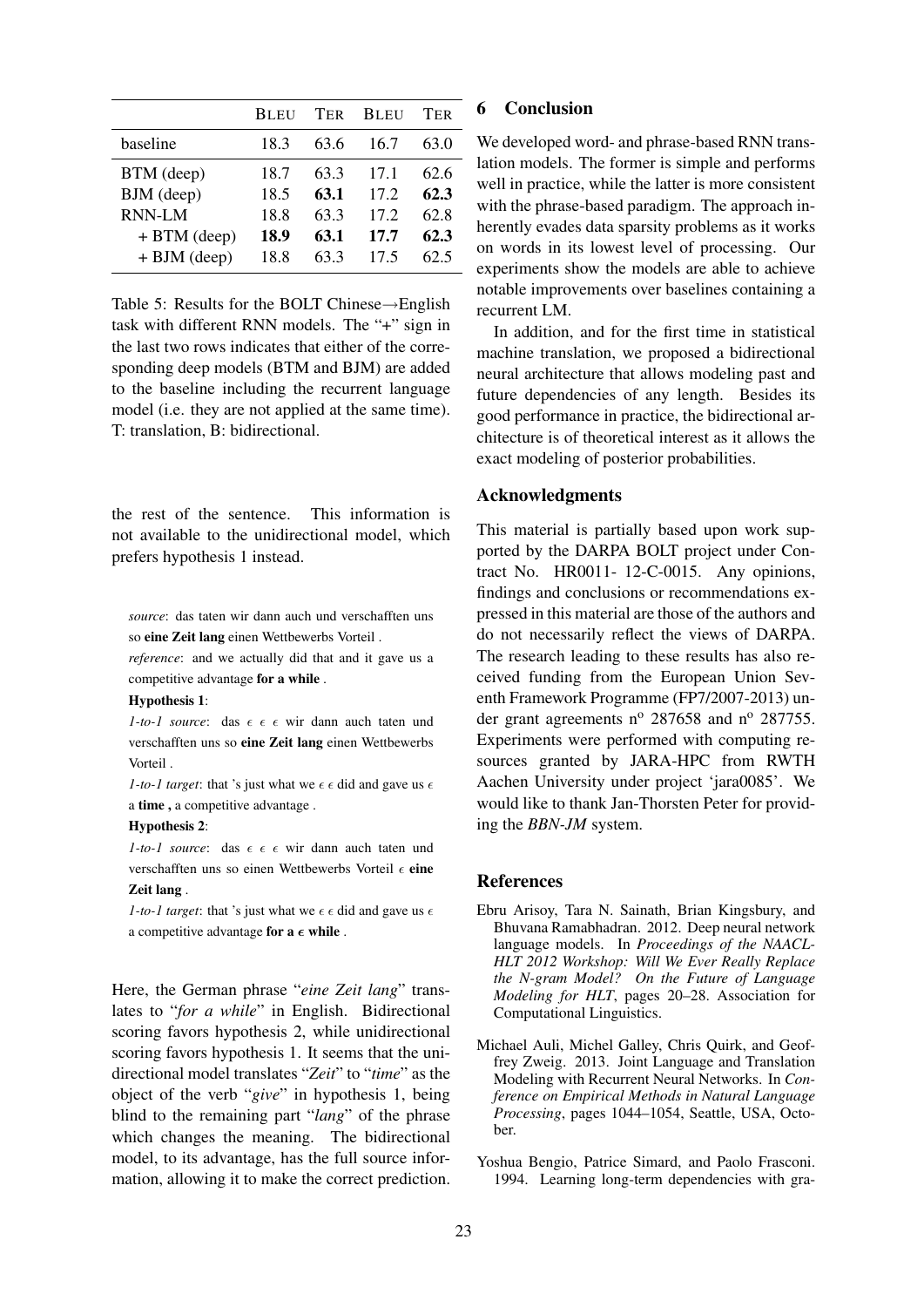dient descent is difficult. *Neural Networks, IEEE Transactions on*, 5(2):157–166.

- Maria Asunción Castaño and Francisco Casacuberta. 1997. A connectionist approach to machine translation. In *5th International Conference on Speech Communication and Technology (EUROSPEECH-97)*, Rhodes, Greece.
- Maria Asunción Castaño and Francisco Casacuberta. 1999. Text-to-text machine translation using the RECONTRA connectionist model. In *Lecture Notes in Computer Science (IWANN 99)*, volume 1607, pages 683–692, Alicante, Spain.
- Maria Asunción Castaño, Francisco Casacuberta, and Enrique Vidal. 1997. Machine translation using neural networks and finite-state models. In *7th International Conference on Theoretical and Methodological Issues in Machine Translation. TMI'97*, pages 160–167, Santa Fe, USA.
- Stanley F. Chen and Joshua Goodman. 1998. An Empirical Study of Smoothing Techniques for Language Modeling. Technical Report TR-10-98, Computer Science Group, Harvard University, Cambridge, MA, August.
- Jacob Devlin, Rabih Zbib, Zhongqiang Huang, Thomas Lamar, Richard Schwartz, and John Makhoul. 2014. Fast and Robust Neural Network Joint Models for Statistical Machine Translation. In *52nd Annual Meeting of the Association for Computational Linguistics*, page to appear, Baltimore, MD, USA, June.
- Michel Galley and Christopher D. Manning. 2008. A simple and effective hierarchical phrase reordering model. In *Proceedings of the Conference on Empirical Methods in Natural Language Processing*, EMNLP '08, pages 848–856, Stroudsburg, PA, USA. Association for Computational Linguistics.
- Felix A. Gers, Jürgen Schmidhuber, and Fred Cummins. 2000. Learning to forget: Continual prediction with LSTM. *Neural computation*, 12(10):2451–2471.
- Felix A. Gers, Nicol N. Schraudolph, and Jürgen Schmidhuber. 2003. Learning precise timing with lstm recurrent networks. *The Journal of Machine Learning Research*, 3:115–143.
- Joshua Goodman. 2001. Classes for fast maximum entropy training. In *Acoustics, Speech, and Signal Processing, 2001. Proceedings.(ICASSP'01). 2001 IEEE International Conference on*, volume 1, pages 561–564. IEEE.
- Alex Graves and Jürgen Schmidhuber. 2005. Framewise phoneme classification with bidirectional LSTM and other neural network architectures. *Neural Networks*, 18(5):602–610.
- James Henderson. 2004. Discriminative training of a neural network statistical parser. In *Proceedings of*

*the 42nd Annual Meeting on Association for Computational Linguistics*, page 95. Association for Computational Linguistics.

- Sepp Hochreiter and Jürgen Schmidhuber. 1997. Long short-term memory. *Neural computation*, 9(8):1735–1780.
- Yuening Hu, Michael Auli, Qin Gao, and Jianfeng Gao. 2014. Minimum translation modeling with recurrent neural networks. In *Proceedings of the 14th Conference of the European Chapter of the Association for Computational Linguistics*, pages 20–29, Gothenburg, Sweden, April. Association for Computational Linguistics.
- Matthias Huck, Joern Wuebker, Felix Rietig, and Hermann Ney. 2013. A phrase orientation model for hierarchical machine translation. In *ACL 2013 Eighth Workshop on Statistical Machine Translation*, pages 452–463, Sofia, Bulgaria, August.
- Nal Kalchbrenner and Phil Blunsom. 2013. Recurrent continuous translation models. In *Proceedings of the 2013 Conference on Empirical Methods in Natural Language Processing*, pages 1700–1709, Seattle, Washington, USA, October. Association for Computational Linguistics.
- Reinhard Kneser and Hermann Ney. 1995. Improved backing-off for M-gram language modeling. In *Proceedings of the International Conference on Acoustics, Speech, and Signal Processingw*, volume 1, pages 181–184, May.
- Philipp Koehn, Franz Josef Och, and Daniel Marcu. 2003. Statistical Phrase-Based Translation. In *Proceedings of the 2003 Meeting of the North American chapter of the Association for Computational Linguistics (NAACL-03)*, pages 127–133, Edmonton, Alberta.
- Hai Son Le, Alexandre Allauzen, and François Yvon. 2012. Continuous Space Translation Models with Neural Networks. In *Conference of the North American Chapter of the Association for Computational Linguistics: Human Language Technologies*, pages 39–48, Montreal, Canada, June.
- Xunying Liu, Yongqiang Wang, Xie Chen, Mark J. F. Gales, and Phil C. Woodland. 2014. Efficient lattice rescoring using recurrent neural network language models. In *Acoustics, Speech and Signal Processing (ICASSP), 2014 IEEE International Conference on*, pages 4941–4945. IEEE.
- Grégoire Mesnil, Xiaodong He, Li Deng, and Yoshua Bengio. 2013. Investigation of recurrent-neuralnetwork architectures and learning methods for spoken language understanding. In *Interspeech*, pages 3771–3775.
- Tomas Mikolov, Stefan Kombrink, Lukas Burget, JH Cernocky, and Sanjeev Khudanpur. 2011. Extensions of recurrent neural network language model. In *Acoustics, Speech and Signal Processing*